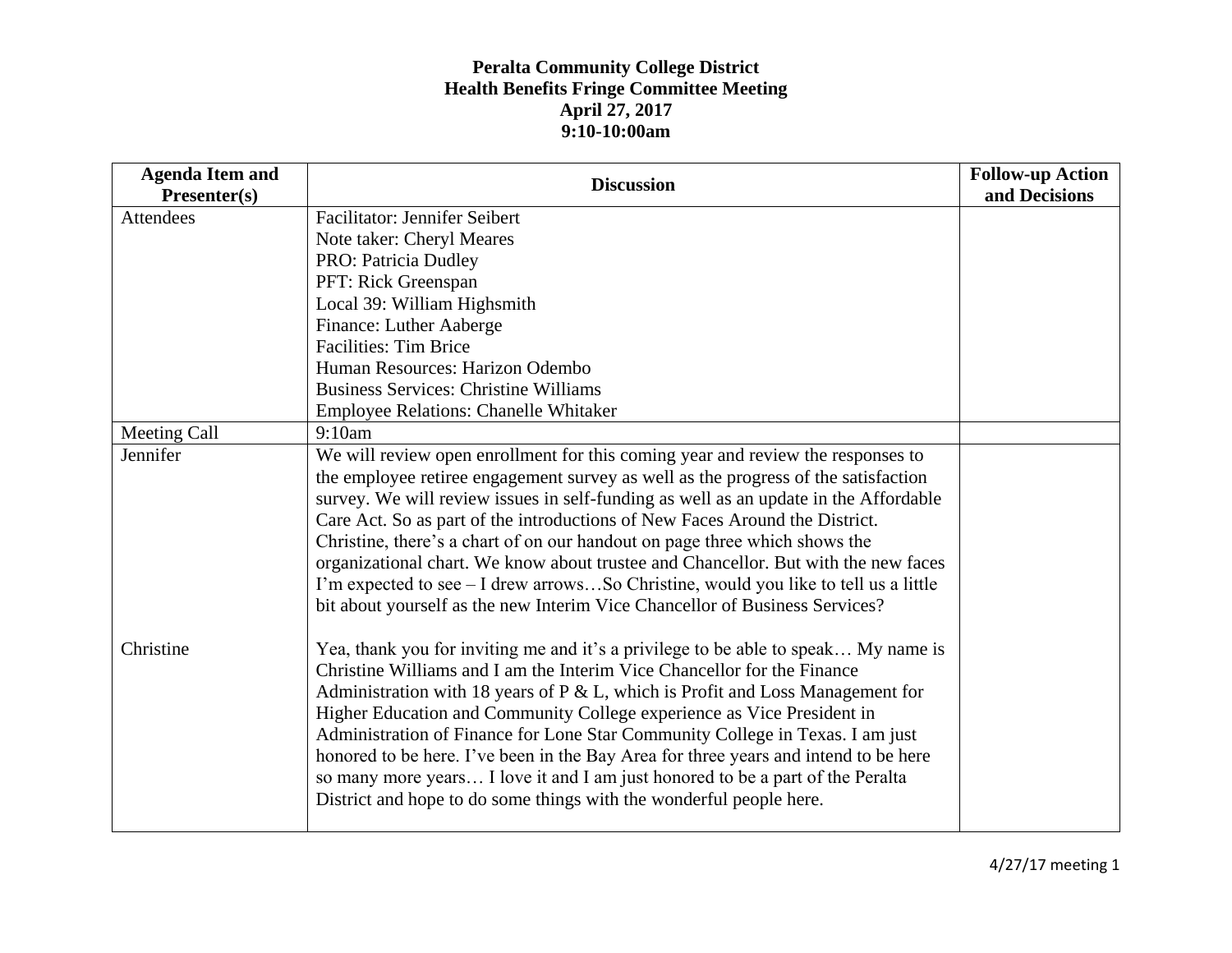| Jennifer  | How long have you been here so far?                                                                                                                                                                                                           |
|-----------|-----------------------------------------------------------------------------------------------------------------------------------------------------------------------------------------------------------------------------------------------|
| Christine | Three years                                                                                                                                                                                                                                   |
| Jennifer  | N <sub>o</sub>                                                                                                                                                                                                                                |
| Christine | Oh                                                                                                                                                                                                                                            |
| Jennifer  | New Faces                                                                                                                                                                                                                                     |
| Christine | New faces, yes. Today is my eighth day. Ninth.                                                                                                                                                                                                |
| Jennifer  | Congratulations. We'll do some introductions and we'll start with another new face<br>around the district – Tim Brice. Introduce yourself because some of us may not<br>know you and this is a new opportunity as a New Face to the District. |
| Tim       | Yes, I've been the Interim Director of Facilities and Operations for the last two<br>months. Prior to that, five years as custodian in Merritt then in Peralta 25 years.                                                                      |
| William   | Good morning, I am William Highsmith. I am the Head Custodian for Laney<br>Collegeand I've been around for about 15 years, thank you.                                                                                                         |
| Jennifer  | That brings us to Luther                                                                                                                                                                                                                      |
| Luther    | I am Luther Aaberge and I am the Budget Director and <b>AP</b> Manager at the District<br>and I've been here for about a year and a half now.                                                                                                 |
| Jennifer  | He works all night long, I come and his car is here, I leave and his car is here. I offer<br>him a job and he's still here  And then we have our Note Taker                                                                                   |
| Cheryl    |                                                                                                                                                                                                                                               |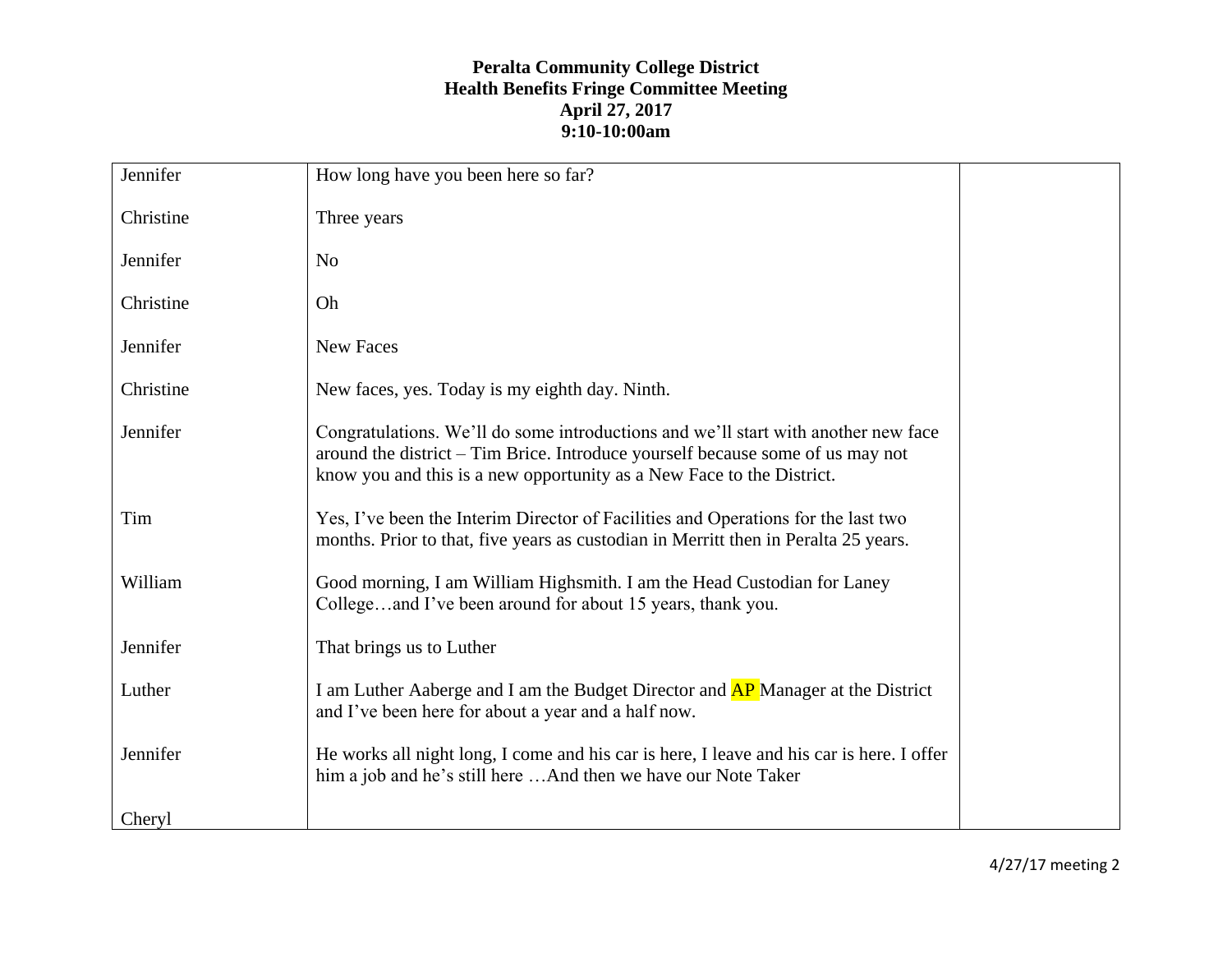|          | Yes, Cheryl Meares here, I am in the Benefits office – there to serve. I've been here    |  |
|----------|------------------------------------------------------------------------------------------|--|
|          | since December. But prior to that I do have a little bit of a background with Benefits,  |  |
|          | 30 years in Kaiser as an Account Manager, ironically on the Peralta Account. I was       |  |
|          | also a broker on my own for the last six years and I am really happy to be here.         |  |
| Jennifer |                                                                                          |  |
|          | And then we have our representative from the retirees                                    |  |
| Patricia |                                                                                          |  |
|          | Yes, I am PRO and I was a faculty member in College of Alameda before I retired          |  |
| Rick     |                                                                                          |  |
|          | I am a chief negotiator for the PFT and I've been here longer than you want to know      |  |
| Jennifer |                                                                                          |  |
|          | So just to put thing in context, some of the outcomes from 2016 just to bring            |  |
|          | everyone up on what we've done so far and so you know the reason we're not               |  |
|          | using the PowerPoint is because there's some technological issues going on that          |  |
|          | have been going on for about a week. What we have done and what we will continue         |  |
|          | to do is to campaign for Medicare Coordination. We had a successful campaign in          |  |
|          |                                                                                          |  |
|          | February and the objective is to reduce cost and partnering with our providers to        |  |
|          | mitigate our health cost. We studied other alternatives of securing ways of cost         |  |
|          | efficient benefits through other networks. Pay as you go systems. For example, we        |  |
|          | still have Coresource and blue cross network. But maybe we can get greater               |  |
|          | discounts if we offer to pay cash up front for certain types of services. We did         |  |
|          | explore that, but it wasn't a viable option at this time. We did have our dependent      |  |
|          | eligibility audit, which saved us about \$30,000 a year and reduced our cost. So thank   |  |
|          | you for all your support in that effort. Another project we embarked on this year        |  |
|          | included developing and integrating more of our electronic services through Benefit      |  |
|          | Bridge – Pension Dynamics now offers a pay card for those who sign up for a              |  |
|          | benefits plan and personal appointments letter. Meaning that if someone were to call     |  |
|          | the benefits office on behalf of a family member on our plan, we have to protect the     |  |
|          | privacy and we'll ask for a <i>Personal Appointment Letter</i> . Meaning, if the husband |  |
|          | wants to call on behalf of the wife to find out why a bill didn't get paid, you really   |  |
|          | have to talk to the patient because of public privacy. So we are taking steps to be      |  |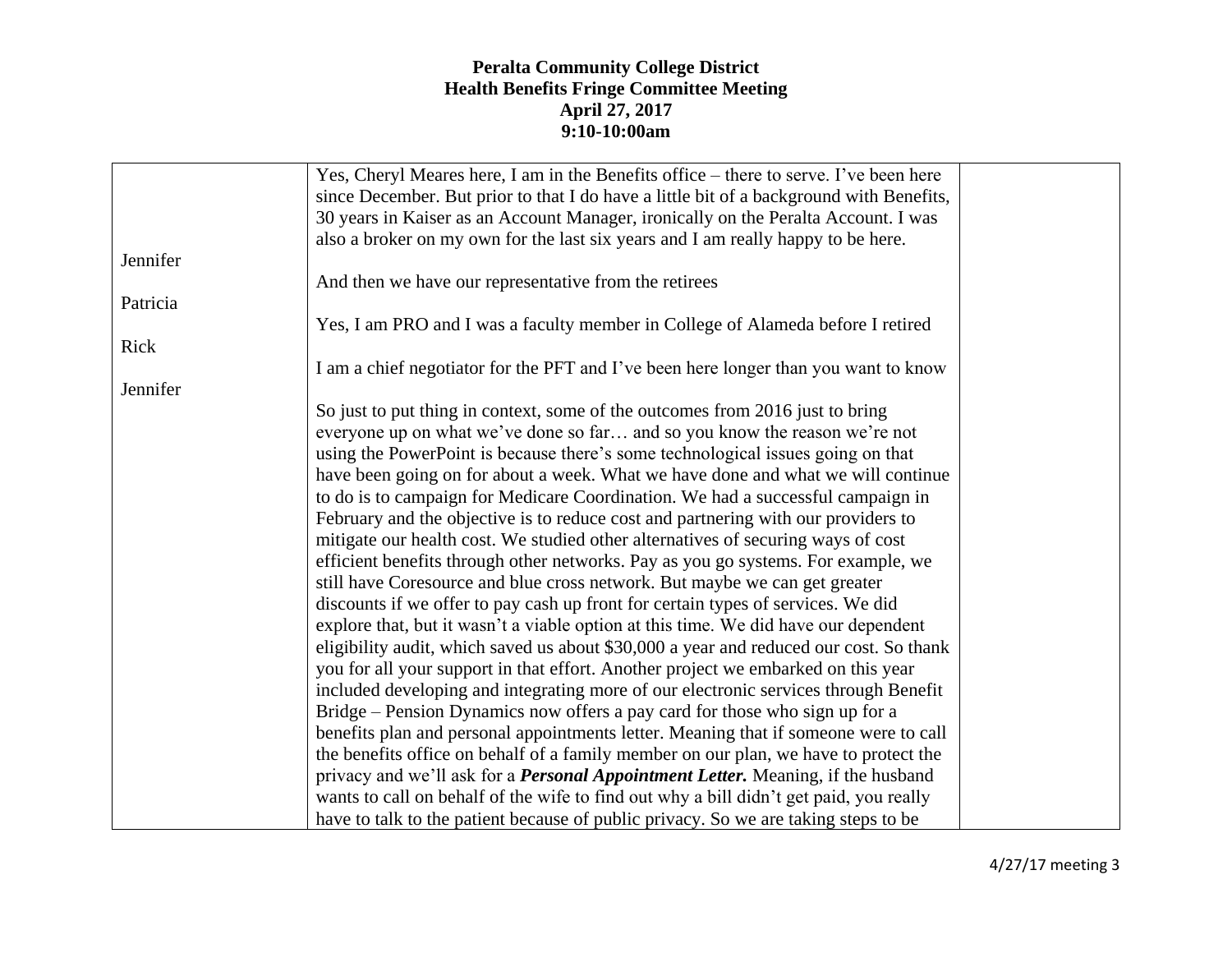|          | diligent in that effort – not that we don't trust or know, but we just need to protect |
|----------|----------------------------------------------------------------------------------------|
|          | everyone. We've also been promoting more self-service capabilities through             |
| Patricia | technology. Our partners are expecting it and we are integrating it.                   |
|          |                                                                                        |
| Jennifer | Can I ask a question?                                                                  |
| Patricia | Sure                                                                                   |
|          | In PRO we have any number of members that are disabled etc, do you have any            |
| Jennifer | accommodation for a representative to speak for the patient and get information?       |
|          |                                                                                        |
| Patricia | Yes                                                                                    |
|          |                                                                                        |
| Jennifer | Okay, and is that electronic also?                                                     |
|          |                                                                                        |
|          | Yes, it is a personal appointment. It's online and downloadable and has been there     |
| Patricia | for about a year now.                                                                  |
| Jennifer | Are there restrictions on who the patient can sign over to?                            |
|          |                                                                                        |
| Patricia | Not for us, it's a relationship between the patient and the patient's designee.        |
|          |                                                                                        |
| Jennifer | So in other words they can add Bruce Jacobs?                                           |
|          |                                                                                        |
|          | As long as Bruce Jacobs also signs, but each one of the vendors has their own form     |
| Patricia | as well. You can sign over authority but the other person must also agree.             |
| Jennifer |                                                                                        |
|          | Got it                                                                                 |
|          | So now that we are embarking our Health and Wellness campaign, in order towe           |
|          | want to explore the current partnerships to promote health and wellness in our         |
|          | community through a variety of tools, such as, Health Risk Assessment, webinars        |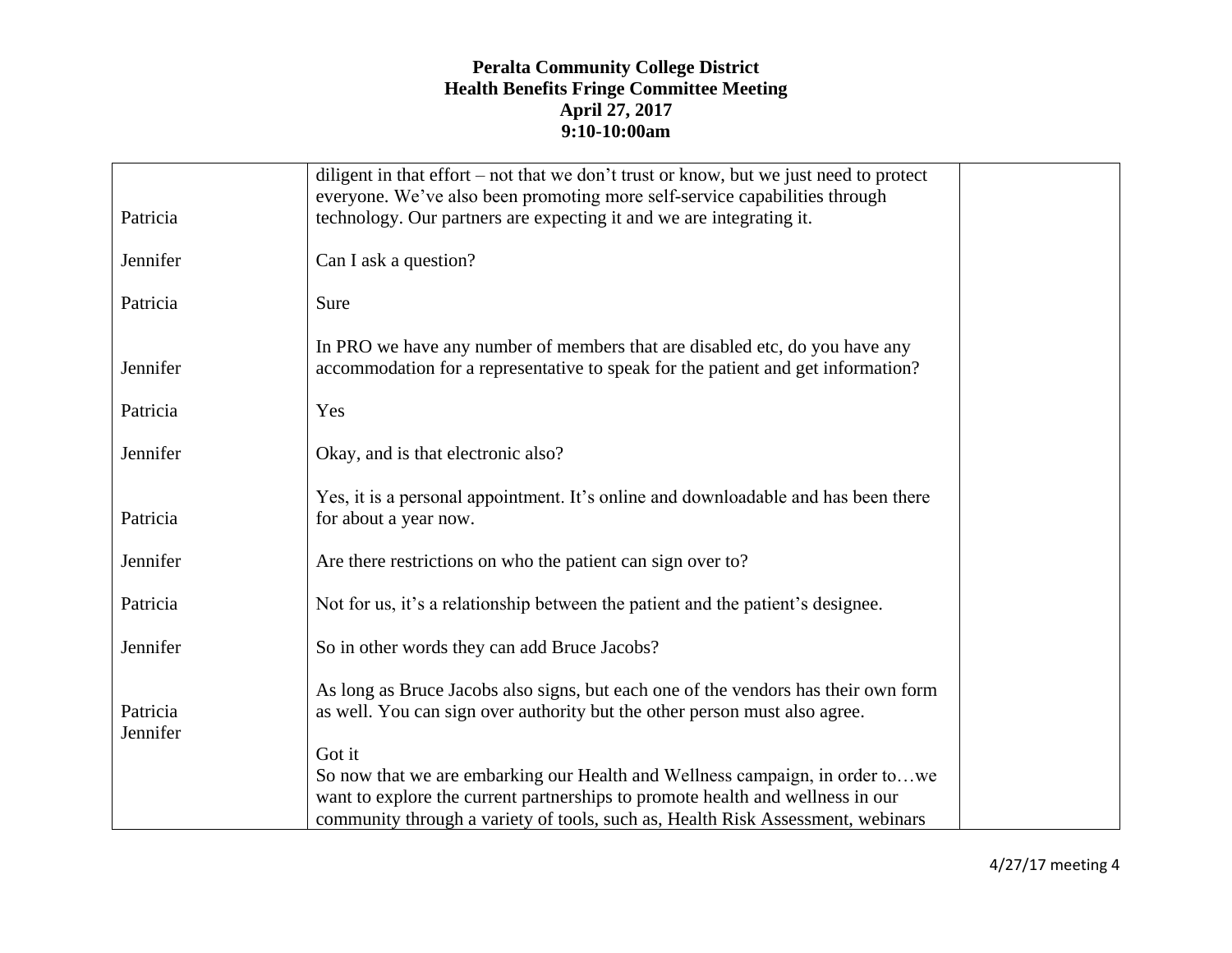|      | which we'll be promoting in June, and other efforts that we can engage in like                                        |  |
|------|-----------------------------------------------------------------------------------------------------------------------|--|
|      | CoreSource and Kaiser. They really are promoting the utility of Health Risk                                           |  |
|      | Assessment. That is when someone engages in a faceless interactive tool to see                                        |  |
|      | where they're health risk factors are, and perhaps to see how they can curve the                                      |  |
|      | escalation of a situation that they can control through the use of the plan. Then next                                |  |
|      | meeting just so that we have this on our radarwill be on May 11 <sup>th</sup> , we typically                          |  |
|      | meet on Thursdays. At that time we will look at the budget spending, revenues and                                     |  |
|      | Alliant will come to present on the renewals.                                                                         |  |
|      | With that being said, I was expecting Information Technology to be here to talk                                       |  |
|      | about the ListServe, which is a request that came forward that allows the district to                                 |  |
|      | allow retirees to keep their email after they leave the district. There has been a                                    |  |
|      | proposal put forward to IT, but I'm going to table that and let Antionne discuss that.                                |  |
|      | But we will move on to Open-enrollmentwe are moving Open enrolment from the                                           |  |
|      | entire month of May and moving it starting May 15. So employees who want to                                           |  |
|      | make changesshould do so from May 15 <sup>th</sup> to June 15 <sup>th</sup> . To effect July 1 <sup>st</sup> changes, |  |
|      | so that gives us about 15 days to process and get everything in order. How will                                       |  |
|      | changes be made this year? As in the past, active employees will make changes via                                     |  |
|      | Benefit Bridge, retirees will continue to use to universal employee enrollment                                        |  |
|      | benefit form In terms of volume, from 1500 people, about 150 people make some                                         |  |
|      | kind of change. Let your constituents know that we will have a marketing campaign                                     |  |
|      | and I will go into that in a moment. And on page $8 -$ what is open enrollment? Is it                                 |  |
|      | the annual opportunity, when employers must provide eligible employees and                                            |  |
|      | retirees a chance to enroll into medical and or dental plans. This is a chance to enroll                              |  |
|      | - they can add or delete a dependent in the insurance plan. There are no changes this                                 |  |
|      | year in vendorsand rates will renew on July 1 <sup>st</sup> . No changes to plan partners, plan                       |  |
|      | features and again status quo. So, as far as benefit fairs go, we will have them on                                   |  |
|      | May $15th$ , $16th$ , and $17th$ , that's a Monday, Tuesday, and Wednesday throughout the                             |  |
|      | district. And the reason we moved in to two weeks into May is partially due to the                                    |  |
|      | timing that we received the information. And we just wanted to make sure that the                                     |  |
|      | analysis and everything makes sense and has had adequate time for review by our                                       |  |
| Rick | consultant, Alliant Insurance Services. Are there any questions?                                                      |  |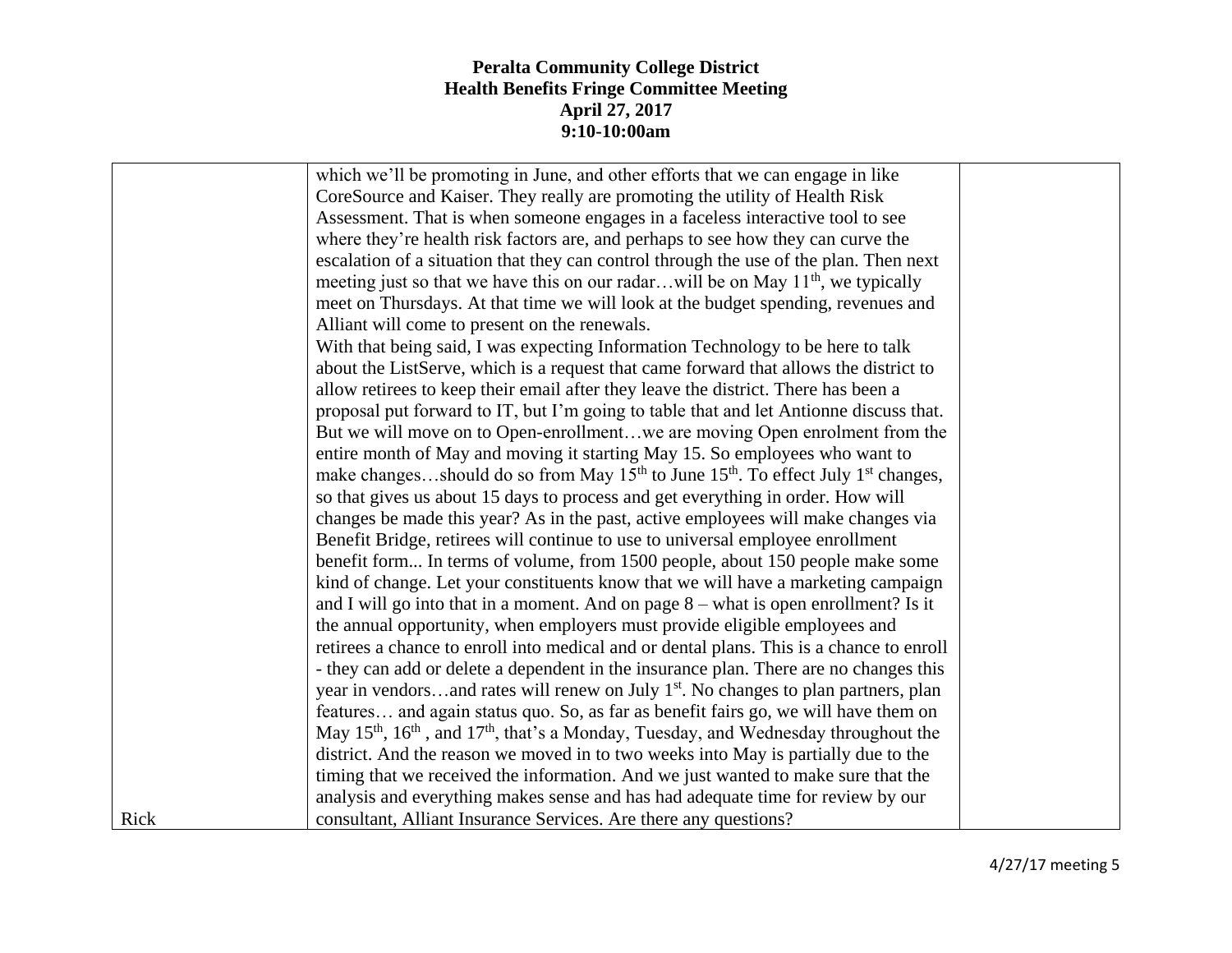|          | I think we start finals week May $23^{rd}$ , so basically there is 3 days of this open<br>enrollment before people go into finals, and then this period from May15th to<br>June15th when people are not on campus.so my questions is, would you do open<br>enrollment during Christmas break when the district is gone? And it seems that you<br>wouldn't because you want to have people available, so if it had been done earlier,<br>from early May until the end – at least three weeksI'm a little concerned. I'm not<br>sure how many faculty change their enrollment but I would sayabout whatever<br>publicity you will put out, put "we know the fact that you will be away and if you're<br>a faculty you should enroll before you go on break because" |  |
|----------|-------------------------------------------------------------------------------------------------------------------------------------------------------------------------------------------------------------------------------------------------------------------------------------------------------------------------------------------------------------------------------------------------------------------------------------------------------------------------------------------------------------------------------------------------------------------------------------------------------------------------------------------------------------------------------------------------------------------------------------------------------------------|--|
| Jennifer | Would you mind drafting it? Or sending me some language to include because I do<br>want to put that                                                                                                                                                                                                                                                                                                                                                                                                                                                                                                                                                                                                                                                               |  |
| Rick     | Well I'll just send I don't know what you're going to send out                                                                                                                                                                                                                                                                                                                                                                                                                                                                                                                                                                                                                                                                                                    |  |
| Jennifer | It would just be an emphasisthe fact that faculty may not be around. What is it<br>that you want them to leave with?                                                                                                                                                                                                                                                                                                                                                                                                                                                                                                                                                                                                                                              |  |
| Man      | There's only two or three days of normal school during this entire periodby the<br>time you start hitting finals, you're kind of focused on finals, and once finals are<br>over you correct the finals and then you're on break. So faculty might not be aware<br>of what's going on if they want to make changes. You should start with publicity in<br>the beginning of May, don't wait until the middle. When you do the publicity, just<br>put some kind of note in there that we understand that finals week is during this<br>period                                                                                                                                                                                                                        |  |
| Patricia | So in other words, I think that going back to May $1st$ for next year might be a<br>consideration                                                                                                                                                                                                                                                                                                                                                                                                                                                                                                                                                                                                                                                                 |  |
| Jennifer | We've done other changes before where we went from calendar year to fiscal year,<br>fiscal year to we'll certainly be as flexible as we can                                                                                                                                                                                                                                                                                                                                                                                                                                                                                                                                                                                                                       |  |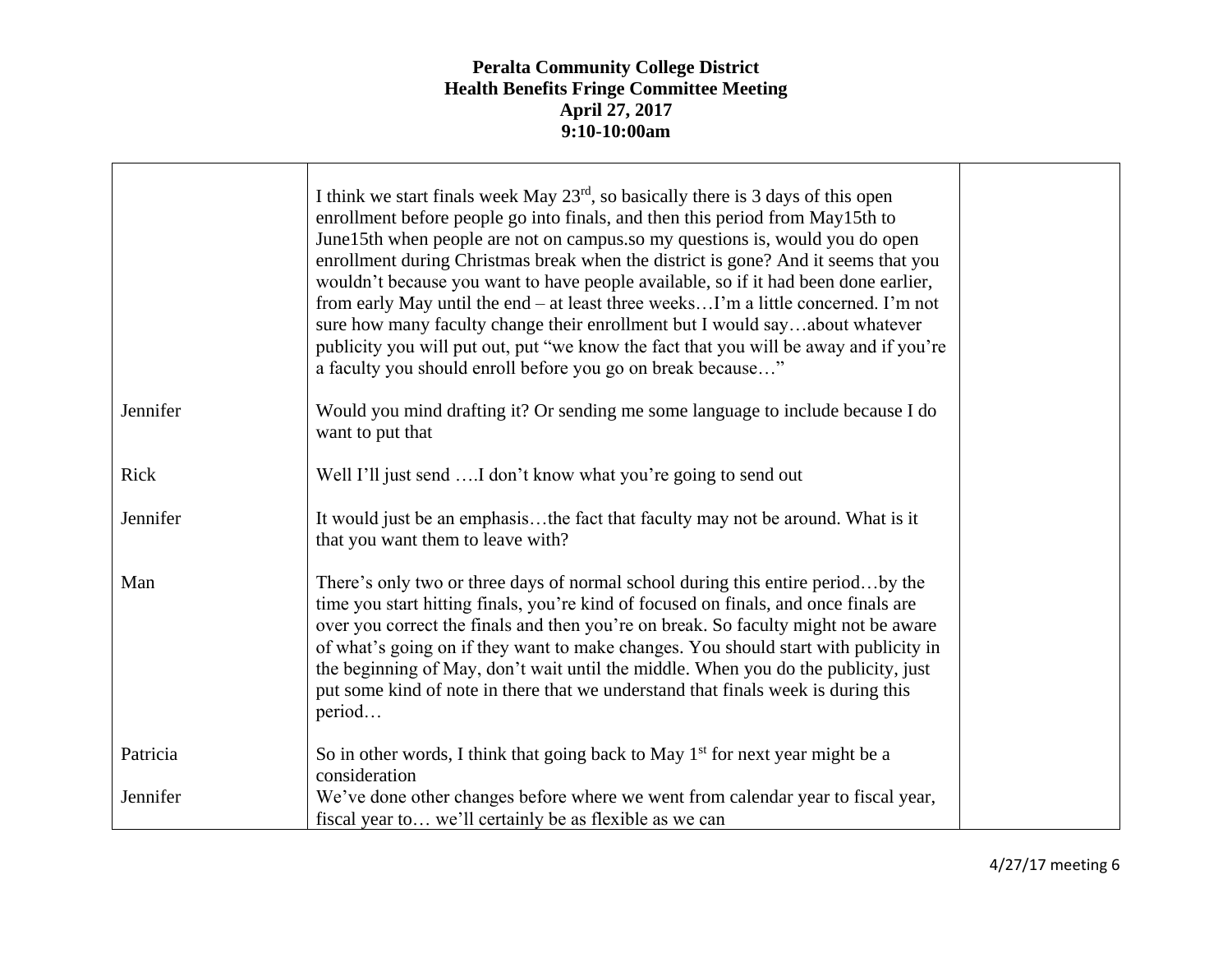| Rick     | What does someone put in their application for a change in May $1st$ , even though<br>open enrollment doesn't start until May 15 <sup>th</sup> ?                                                                                                                                                                                                                                                                                                                                                                                                                                                                                                                                                                                                                                                                                                                                                             |  |
|----------|--------------------------------------------------------------------------------------------------------------------------------------------------------------------------------------------------------------------------------------------------------------------------------------------------------------------------------------------------------------------------------------------------------------------------------------------------------------------------------------------------------------------------------------------------------------------------------------------------------------------------------------------------------------------------------------------------------------------------------------------------------------------------------------------------------------------------------------------------------------------------------------------------------------|--|
| Jennifer | It depends on the change. If they're just adding a personthe other thing is rates. If<br>they're rate contingent they'll want to wait.                                                                                                                                                                                                                                                                                                                                                                                                                                                                                                                                                                                                                                                                                                                                                                       |  |
| Rick     | You won't have the rates by May 1 <sup>st</sup> ?                                                                                                                                                                                                                                                                                                                                                                                                                                                                                                                                                                                                                                                                                                                                                                                                                                                            |  |
| Jennifer | That's correct. They'll still be under review by the consultant.                                                                                                                                                                                                                                                                                                                                                                                                                                                                                                                                                                                                                                                                                                                                                                                                                                             |  |
| Rick     | So the consultant will be here next meeting right?                                                                                                                                                                                                                                                                                                                                                                                                                                                                                                                                                                                                                                                                                                                                                                                                                                                           |  |
| Jennifer | Right on the $12th$ . So that's why I made the point on page 9, usually it's been the<br>entire month. The flexibility is contingent on the timing delivery of the analysis of<br>our consultants. Benefits fair will still be available throughout the District, I may<br>have a scheduleit says TBD. We are almost there. And on page 10 is a little bit<br>more on open enrollment, this is where we are going to do an announcementwe<br>will do a four pager close to May $10th$ and then the full guide will be available by<br>download, calling the district office, or by email. That's the 40 page one that we<br>give to new employees that has the 800 numbers, info about affiliations. The plan<br>comparison of Kaiser compared to CoreSource or Delta different from United<br>Health Care. We no longer mail it out; it's available on demand, by phone call or by<br>email. Any questions? |  |
| Rick     |                                                                                                                                                                                                                                                                                                                                                                                                                                                                                                                                                                                                                                                                                                                                                                                                                                                                                                              |  |
| Jennifer | So you'll know the new rates by May 10 <sup>th</sup> ?<br>After the board meets                                                                                                                                                                                                                                                                                                                                                                                                                                                                                                                                                                                                                                                                                                                                                                                                                              |  |
| Man      |                                                                                                                                                                                                                                                                                                                                                                                                                                                                                                                                                                                                                                                                                                                                                                                                                                                                                                              |  |
| Jennifer | When does the board meet?<br>The 9 <sup>th</sup>                                                                                                                                                                                                                                                                                                                                                                                                                                                                                                                                                                                                                                                                                                                                                                                                                                                             |  |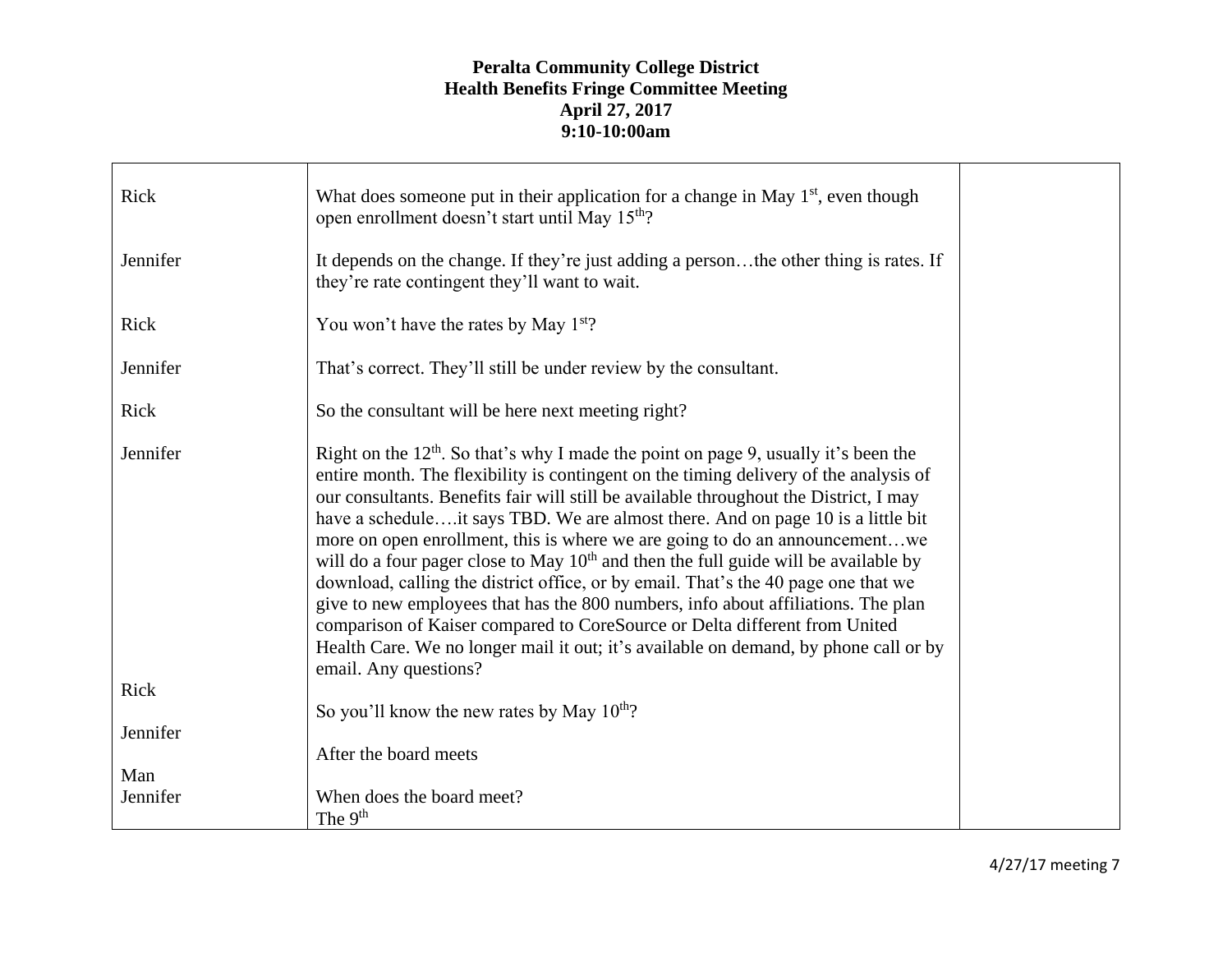| Rick     | So why don't we start the enrollment on the $10th$ instead of the $15th$ ?                                                                                                                                                                                         |  |
|----------|--------------------------------------------------------------------------------------------------------------------------------------------------------------------------------------------------------------------------------------------------------------------|--|
| Jennifer |                                                                                                                                                                                                                                                                    |  |
| Rick     | Because we have to make sure that all the vendors are herewe have the benefit<br>fairs                                                                                                                                                                             |  |
| Jennifer | Why don't you start it on the $10th$ and end it on the $10th$ . You want a month? So that<br>way there's a little bit more time for faculty before finals.                                                                                                         |  |
| Cheryl   | I'll check with Alliant, and the committee meets on the 12 <sup>th</sup>                                                                                                                                                                                           |  |
| Jennifer | You got the mailing going out on the $10th$                                                                                                                                                                                                                        |  |
| Cheryl   | And the board meets on the 9 <sup>th</sup>                                                                                                                                                                                                                         |  |
| Jennifer | So let's start open enrollment on the 10 <sup>th</sup>                                                                                                                                                                                                             |  |
| Patricia | Let's consult with Alliant to see if that's possible.                                                                                                                                                                                                              |  |
| Rick     | And Friday May 19th is a holiday                                                                                                                                                                                                                                   |  |
| Patricia | So that leaves three days                                                                                                                                                                                                                                          |  |
| Jennifer | $15^{th}$ , $16^{th}$ , $17th$                                                                                                                                                                                                                                     |  |
| Rick     | What am I missing here? Because it goes from May to June, and the services are<br>year round                                                                                                                                                                       |  |
|          | I just want to make sure people are notified, they're not going to be checking their<br>Peralta email. We get a lot of things from the Benefits office and some things are<br>about the Health fair and some things are about tickets to the Warriors game – about |  |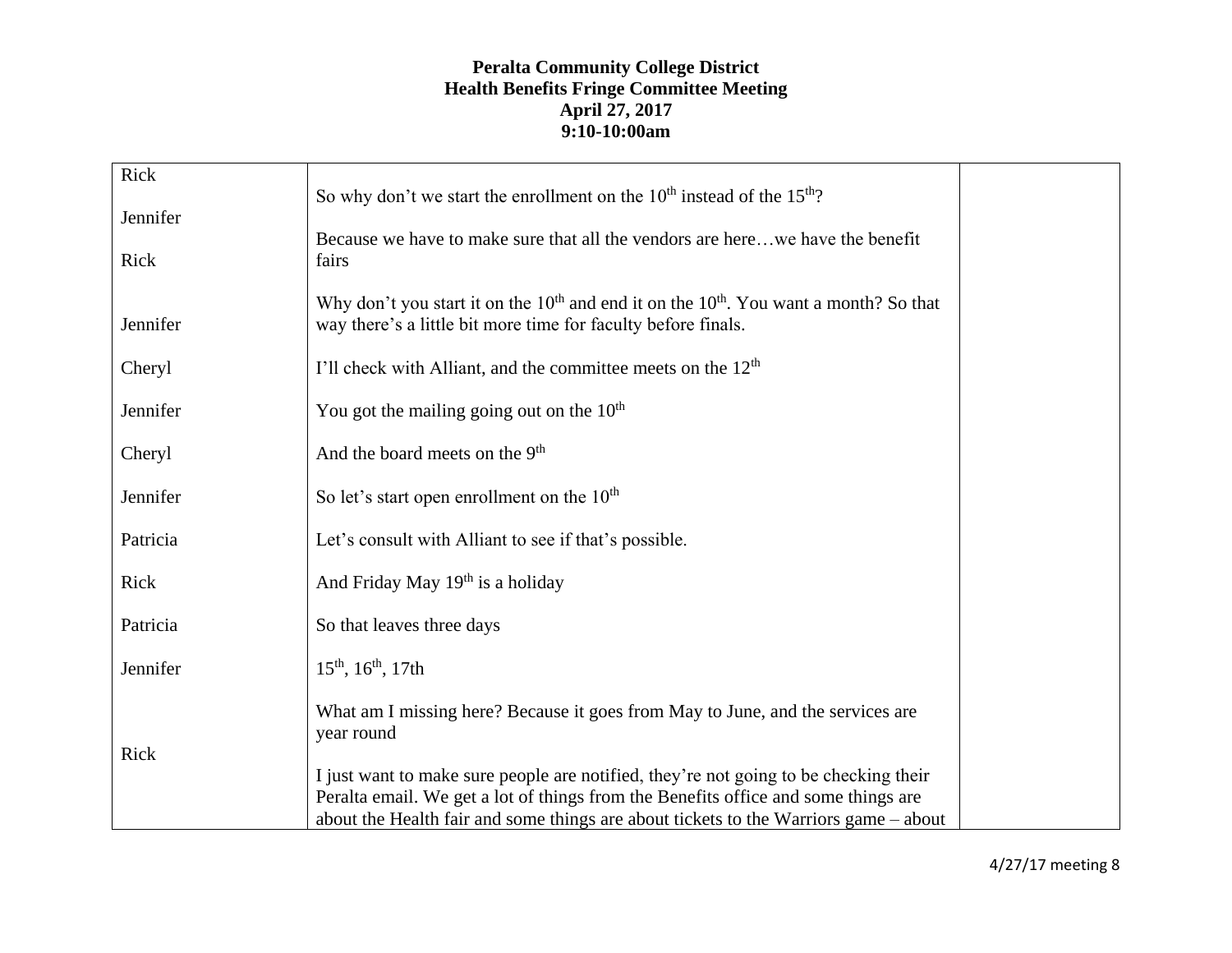|          | a lot of stuff. So to think that someone is going to go home and check their mail in<br>the middle of say for example that you're going on an educational thing to do<br>some studying in Latin America, and you want to do that in the period between<br>when school ends and when summer school starts, you're likely to strain around just<br>trying to finish your finals |  |
|----------|-------------------------------------------------------------------------------------------------------------------------------------------------------------------------------------------------------------------------------------------------------------------------------------------------------------------------------------------------------------------------------|--|
| Jennifer |                                                                                                                                                                                                                                                                                                                                                                               |  |
|          | When is the last day of classes?                                                                                                                                                                                                                                                                                                                                              |  |
|          |                                                                                                                                                                                                                                                                                                                                                                               |  |
| Rick     |                                                                                                                                                                                                                                                                                                                                                                               |  |
|          | It is on the $18th$ finals start                                                                                                                                                                                                                                                                                                                                              |  |
| Patricia |                                                                                                                                                                                                                                                                                                                                                                               |  |
|          |                                                                                                                                                                                                                                                                                                                                                                               |  |
|          | The following weekend, the Friday is a holiday so                                                                                                                                                                                                                                                                                                                             |  |
| Rick     |                                                                                                                                                                                                                                                                                                                                                                               |  |
|          | So let's just move it to the 10th                                                                                                                                                                                                                                                                                                                                             |  |
| Jennifer |                                                                                                                                                                                                                                                                                                                                                                               |  |
|          |                                                                                                                                                                                                                                                                                                                                                                               |  |
|          | I don't know if I can but I will find out, because we want to give full consideration                                                                                                                                                                                                                                                                                         |  |
| Rick     |                                                                                                                                                                                                                                                                                                                                                                               |  |
|          | Or use that and delay the mailing in other words, you can put the mailing out on<br>the $10th$ you can certainly start open enrollment then.                                                                                                                                                                                                                                  |  |
| Jennifer |                                                                                                                                                                                                                                                                                                                                                                               |  |
|          |                                                                                                                                                                                                                                                                                                                                                                               |  |
|          | So the option would be to delay the mailing? They won't have heads up that way at                                                                                                                                                                                                                                                                                             |  |
| Rick     | all                                                                                                                                                                                                                                                                                                                                                                           |  |
|          |                                                                                                                                                                                                                                                                                                                                                                               |  |
| Jennifer | No, I'm saying that if you're going to do an open enrollment on a four page mailing<br>you can put it out electronically - on FAS to all faculty members, saying open<br>enrollment starts today.                                                                                                                                                                             |  |
|          |                                                                                                                                                                                                                                                                                                                                                                               |  |
|          | Is there any opinion at the other end of the table? Any considerations on dates?                                                                                                                                                                                                                                                                                              |  |
|          |                                                                                                                                                                                                                                                                                                                                                                               |  |
| Jennifer | I think we should have open enrollment on the $10th$                                                                                                                                                                                                                                                                                                                          |  |
|          |                                                                                                                                                                                                                                                                                                                                                                               |  |
|          |                                                                                                                                                                                                                                                                                                                                                                               |  |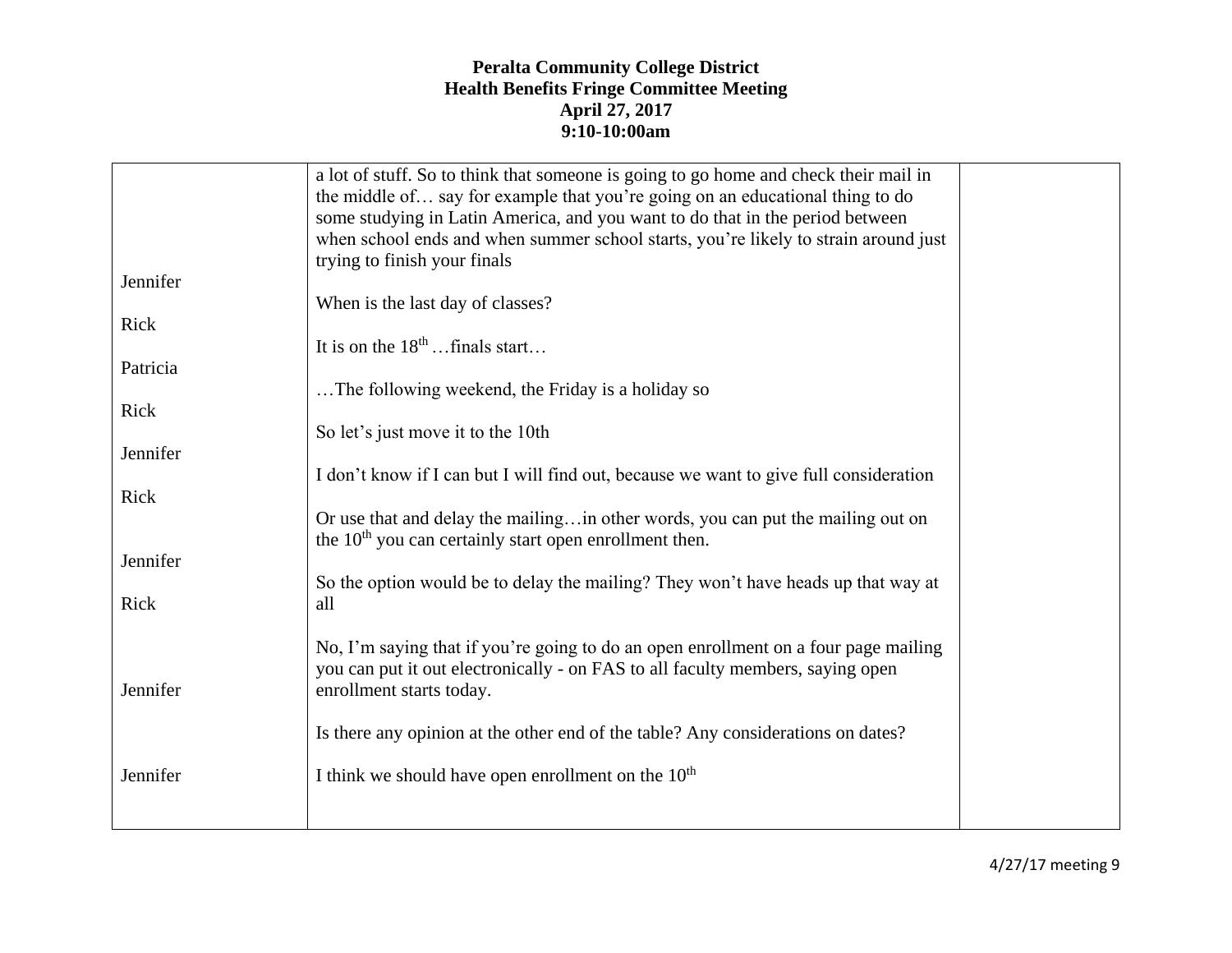| Harizon  | We'll still have the fairs on the $15th$ -17 <sup>th</sup> . I think we can do that. We are now going<br>to switch to the surveys. There are two surveys Hello Harizon, I invited Harizon<br>he's in HR, do you want to tell us a little bit about yourself?    |  |
|----------|-----------------------------------------------------------------------------------------------------------------------------------------------------------------------------------------------------------------------------------------------------------------|--|
| Jennifer | Sure, my name is Harizon Odembo and I've been in Peralta for close to 10 years<br>now, I've worked in International, HR, Payroll, Laney College, College of Alameda<br>and now I'm back in HRAny questions I'll be more than happy to help.                     |  |
|          | Thank you, I'm glad you were able to stop by. He sits in the Human Resources<br>office.<br>We have undertaken two surveys, one that is currently going on which is the Service                                                                                  |  |
|          | Satisfaction survey which was mailed to retirees and to temporary employees, we're<br>asking for a return date by the end of May and we'll announce the results in June.                                                                                        |  |
|          | The purpose of that survey is to assess the level of service and the kind of service<br>people get – we're looking forward to the feedback. They went out last week and<br>we're getting responses. They are going to Trudy and will be tallied by that office. |  |
|          | The one that preceded that was the Employee and Retiree Engagement and<br>Activities survey. We emailed it and had 193 people respond. We've been doing this                                                                                                    |  |
|          | annual survey since 2013 and the results are on the following page. Rather than<br>going topic by topic I do have it summarized on the bottom, on page 24. The<br>purpose of this Activities and Engagement survey was to help us assess the types of           |  |
|          | workshops that are of interest as well as the delivery mechanism. We asked people<br>to express their level of interest on eleven different questions. I summarized the                                                                                         |  |
|          | result on page 24. Respondents are very interested on the topic of wills, trusts, and<br>estate planning; tax differed planning. So what we'll do in the benefits office is<br>incorporate the theme "Know what you Own" into our deliveries, including open    |  |
|          | enrollments"Know what you own" is about knowing who is entitled to your<br>assets. In terms of community building we're likely to offer an A's tailgate –                                                                                                       |  |
|          | coordination is pending. If you look throughout the years, there is an increasing use<br>of our vendor portals and websites, and we'll continue to promote and encourage the                                                                                    |  |
| Rick     | usemany respondents were retirees and active employees, many have taken a                                                                                                                                                                                       |  |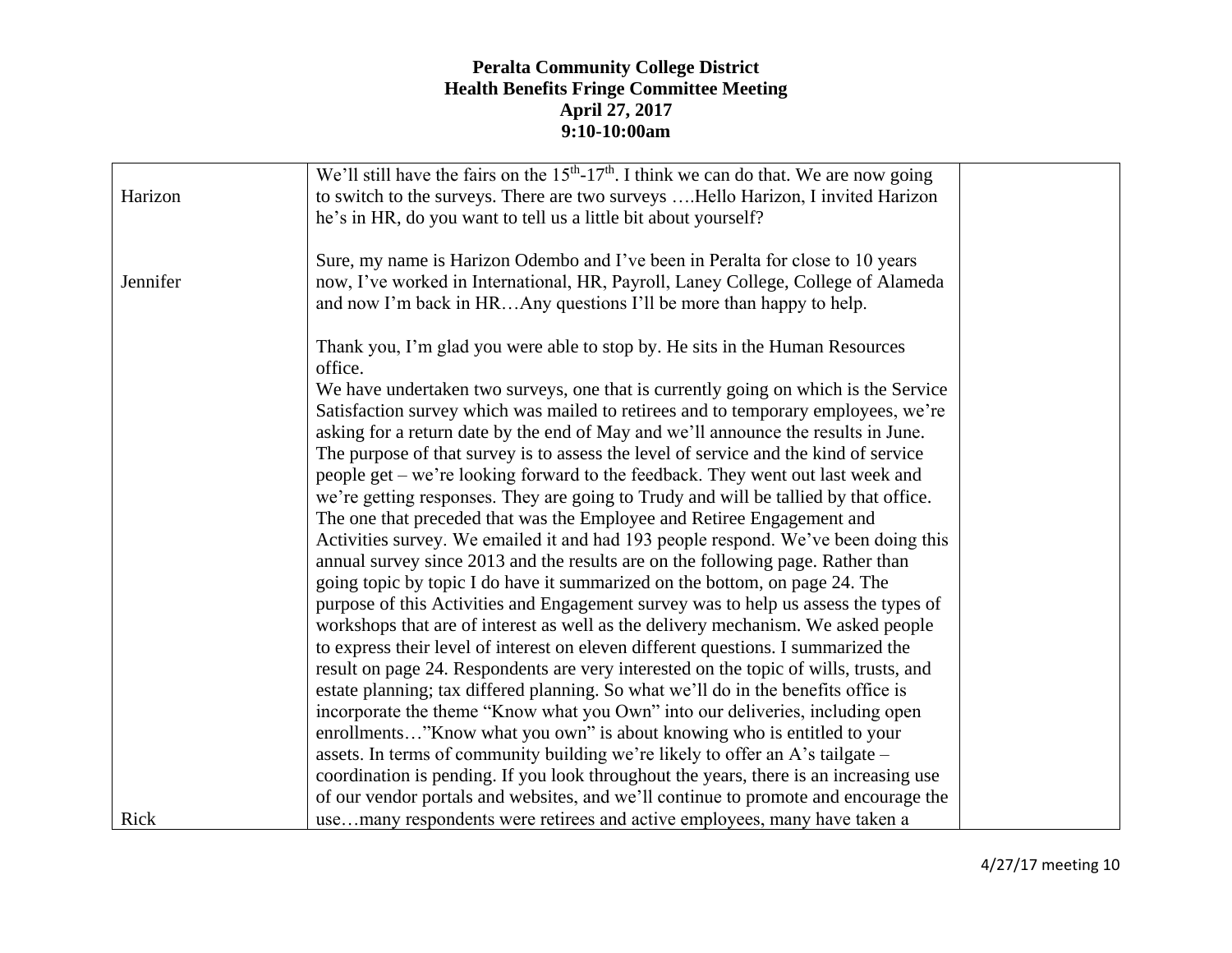|          | Health Risk Assessment, but not so many of the dependents. And we will continue                                                                                                                                                                                                                                                                                                                                                                                                                                                                                                                                                                                                                                                                                                              |  |
|----------|----------------------------------------------------------------------------------------------------------------------------------------------------------------------------------------------------------------------------------------------------------------------------------------------------------------------------------------------------------------------------------------------------------------------------------------------------------------------------------------------------------------------------------------------------------------------------------------------------------------------------------------------------------------------------------------------------------------------------------------------------------------------------------------------|--|
| Jennifer | to promote the availability of the assessments to support the early detection of<br>chronic conditions and it promotes employee engagement.                                                                                                                                                                                                                                                                                                                                                                                                                                                                                                                                                                                                                                                  |  |
| Rick     |                                                                                                                                                                                                                                                                                                                                                                                                                                                                                                                                                                                                                                                                                                                                                                                              |  |
|          | Question                                                                                                                                                                                                                                                                                                                                                                                                                                                                                                                                                                                                                                                                                                                                                                                     |  |
| Jennifer | Yes                                                                                                                                                                                                                                                                                                                                                                                                                                                                                                                                                                                                                                                                                                                                                                                          |  |
|          | On the Health Risk Assessment, we will be taking it online, how will our dependents<br>be able to take the assessment                                                                                                                                                                                                                                                                                                                                                                                                                                                                                                                                                                                                                                                                        |  |
|          | Just user ID and password, it is secure. The dependent can also have their own ID<br>and password and can have their own Health Risk Assessment. On the Kaiser or<br>CoreSource website. I don't get the details, we have 1500 people enrolled. 15 have<br>done the Health Risk Assessment so far, an average of one a day for the last two<br>months or something like that. I get objective stats. Early detection is a win for the<br>person affected by the early detection of a high risk ailment- they can get on the<br>control curve of it, and everyone wants to live a long productive life I would think.<br>What we also have found from the surveyemail preference has increase these past<br>few years, we will continue to develop sustainable communications methods to help |  |
|          | reduce our mailing costs as well as increase the use of technology. Topics people<br>have expressed interest in which we will offer workshops on: Managing Stress,<br>Fitting in Fitness, The Art of Meditation and Yoga, Your Environment a powerful                                                                                                                                                                                                                                                                                                                                                                                                                                                                                                                                        |  |
|          | influence, and Healthy Lunches – how to get one when there aren't healthy options<br>around. These are the topics of highest interest and we will offer them in the coming<br>months. And thank you to those that replied or promoted it within your constituent                                                                                                                                                                                                                                                                                                                                                                                                                                                                                                                             |  |
|          | base. Any questions?                                                                                                                                                                                                                                                                                                                                                                                                                                                                                                                                                                                                                                                                                                                                                                         |  |
|          | Okay IT still hasn't showed up, so we will move on to issues in Self-funding. Also                                                                                                                                                                                                                                                                                                                                                                                                                                                                                                                                                                                                                                                                                                           |  |
|          | towards the same thing, resources available in our health plan: CoreSource has                                                                                                                                                                                                                                                                                                                                                                                                                                                                                                                                                                                                                                                                                                               |  |
|          | implemented a Your Care program, which is a comprehensive case manager                                                                                                                                                                                                                                                                                                                                                                                                                                                                                                                                                                                                                                                                                                                       |  |
|          | program which engages members to use health management tools that they offer.                                                                                                                                                                                                                                                                                                                                                                                                                                                                                                                                                                                                                                                                                                                |  |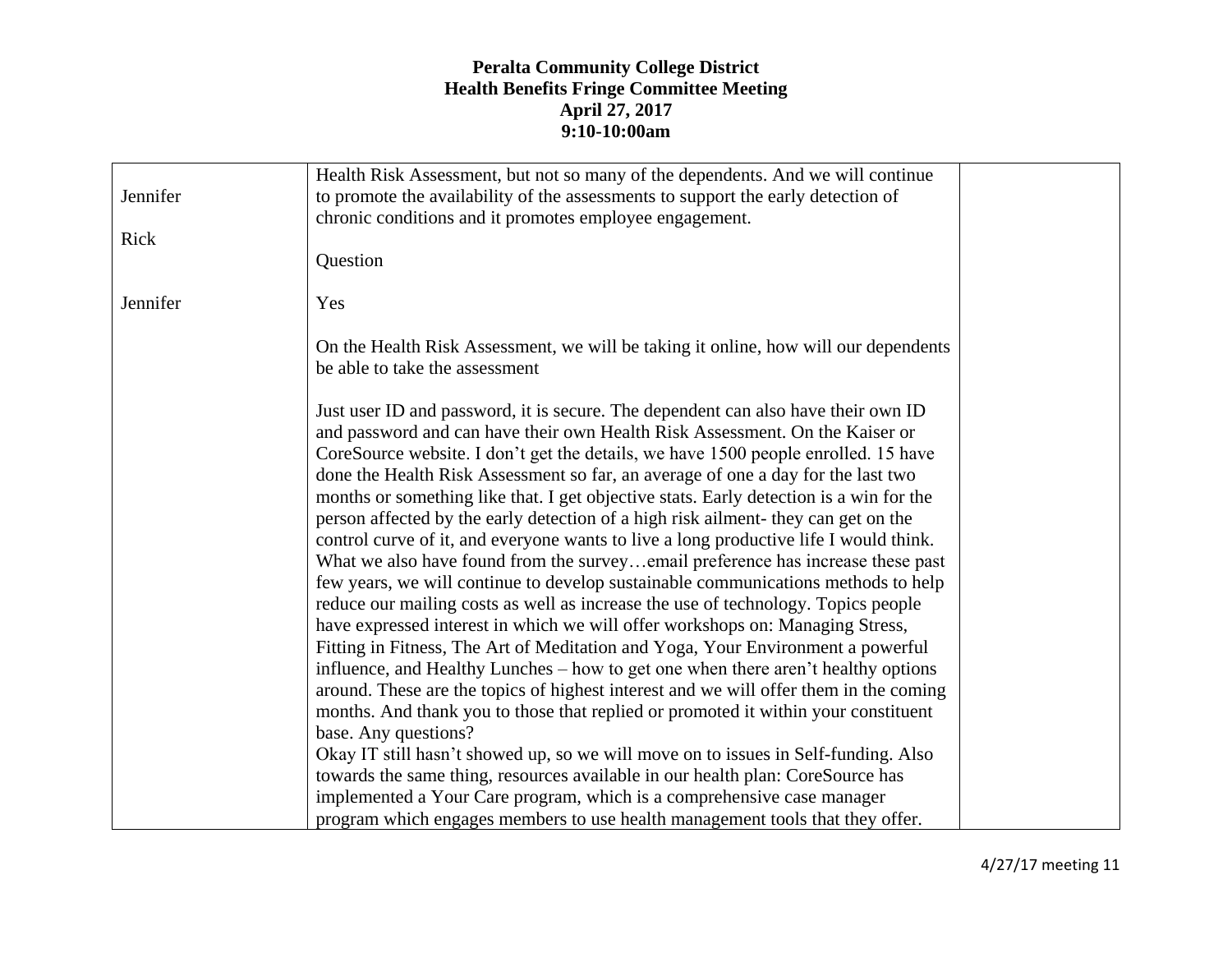|          | They did a mailing in the Fall. They have Teledoc, where members can contact a         |  |
|----------|----------------------------------------------------------------------------------------|--|
|          | doctor 24/7 to get medical advice over the phone, and co-pays apply. For our           |  |
|          | electronic savvy covered employees, retirees and dependents – there's CoreSource       |  |
| Patricia | Wire, which sends electronic reminders, digital updates "have you gotten your          |  |
| Jennifer | blood pressure checked?"whatever the standards are for reminders. That's another       |  |
|          | technique implemented into the CoreSource plan or Self-funded plan. They're            |  |
| Patricia | promoting the Health Risk Assessment, so take your private one                         |  |
|          |                                                                                        |  |
| Jennifer | Teledoc, reallyif you make a phone call it's going to cost you your co-pay?            |  |
|          | Correct                                                                                |  |
|          |                                                                                        |  |
|          | Oh that wasn't clear the last time                                                     |  |
|          |                                                                                        |  |
|          | The standard co-payI think it's in the literature                                      |  |
|          | So just like CoreSource has its program our Kaiser also has the same or similar        |  |
|          | features, encourage yourself and your dependents to take a Health Risk Assessment,     |  |
|          | and take advantage of the resources available through the Kaiser - and I don't think   |  |
|          | you have to be a member, because community wellbeing is good for everyone – we         |  |
|          | do have a separate website dedicated to wellness and it's called Healthy               |  |
| Tim      | Communities. So that's where we ship the health information. Sometimes emails          |  |
|          | come out and look like they come from the benefits office, emails we acknowledge       |  |
|          | are benefits@peralta, Healthy Communities and anyone from the staff. Tim would         |  |
| Jennifer | you like to share about the email you got that looked suspicious?                      |  |
|          |                                                                                        |  |
|          | It's almost like the email you get that tells you to click on a link I got something   |  |
|          | like that relative to health benefits                                                  |  |
| Cheryl   | Yes, if you have to ask me if the email is from me, then it's probably not from me.    |  |
|          | Affordable Care Act updateour office complied with the guidelines and                  |  |
| Jennifer | distribution deadlines. I think where we are we will stay. We are required to provide  |  |
|          | to those covered under the Peralta plan a 1095 federal form, it's like a healthcare W2 |  |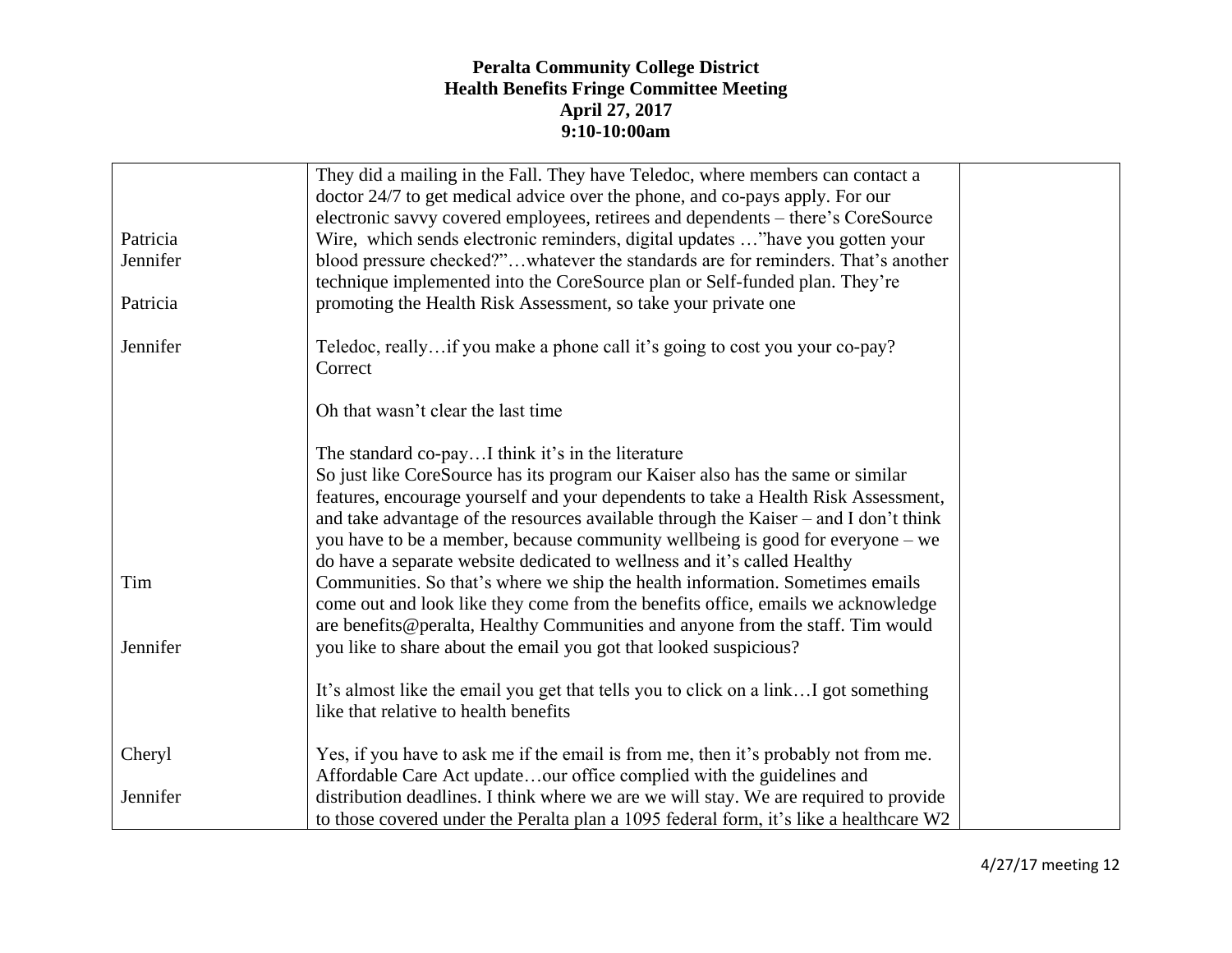| Cheryl   | The 1095, we were compliant                                                                                                                                  |  |
|----------|--------------------------------------------------------------------------------------------------------------------------------------------------------------|--|
|          |                                                                                                                                                              |  |
|          | I know, I was just wondering if we can get those early                                                                                                       |  |
| Jennifer |                                                                                                                                                              |  |
|          | We will be compliant, that's what I'll commit to, and I suggest people talk to their                                                                         |  |
| Cheryl   | tax advisor. Forms are for the month of coverage and it discloses the month of<br>coverage for you and/or your dependents. And we mailed over 2,100 IRS 1095 |  |
| Jennifer | forms for 2016 year by the prescribed March $2nd$ deadline. In some cases you might                                                                          |  |
|          | have received two. Any other questions besides can we ask the IRS to change the                                                                              |  |
|          | deadline?                                                                                                                                                    |  |
|          |                                                                                                                                                              |  |
|          | Can we give Peralta a different deadline?                                                                                                                    |  |
|          |                                                                                                                                                              |  |
| Patricia | We will conform to the deadline; it's not a "no". If the IRS changes it to be                                                                                |  |
|          | consistent with the W2 and 1099 we'll comply with that deadline. The takeaway: as                                                                            |  |
| Jennifer | references to your constituent groups, feel freeremind your constituents of the                                                                              |  |
|          | upcoming events, which means open enrollment. Will, how does Local 39                                                                                        |  |
|          | communicate with each other?                                                                                                                                 |  |
|          |                                                                                                                                                              |  |
|          | Emails, word of mouth                                                                                                                                        |  |
|          |                                                                                                                                                              |  |
| Will     |                                                                                                                                                              |  |
|          | Also, this is a new enhancementaddress changes are a self-service option and                                                                                 |  |
|          | added convenience. We have been told that payroll receives a lot of pay-stubs back                                                                           |  |
| Jennifer | because of bad addresses, we get information back because of bad addresses and                                                                               |  |
|          | apparently the post-office tells us about address changes. Employees can engage                                                                              |  |
|          | now and change addresses online so we can use the most current information                                                                                   |  |
|          | available. Tim                                                                                                                                               |  |
|          |                                                                                                                                                              |  |
|          | I actually have someone, a custodian that had inquired with me that they hadn't                                                                              |  |
|          | acquired their W2 form. They probably hadn't changed their address, so I went and                                                                            |  |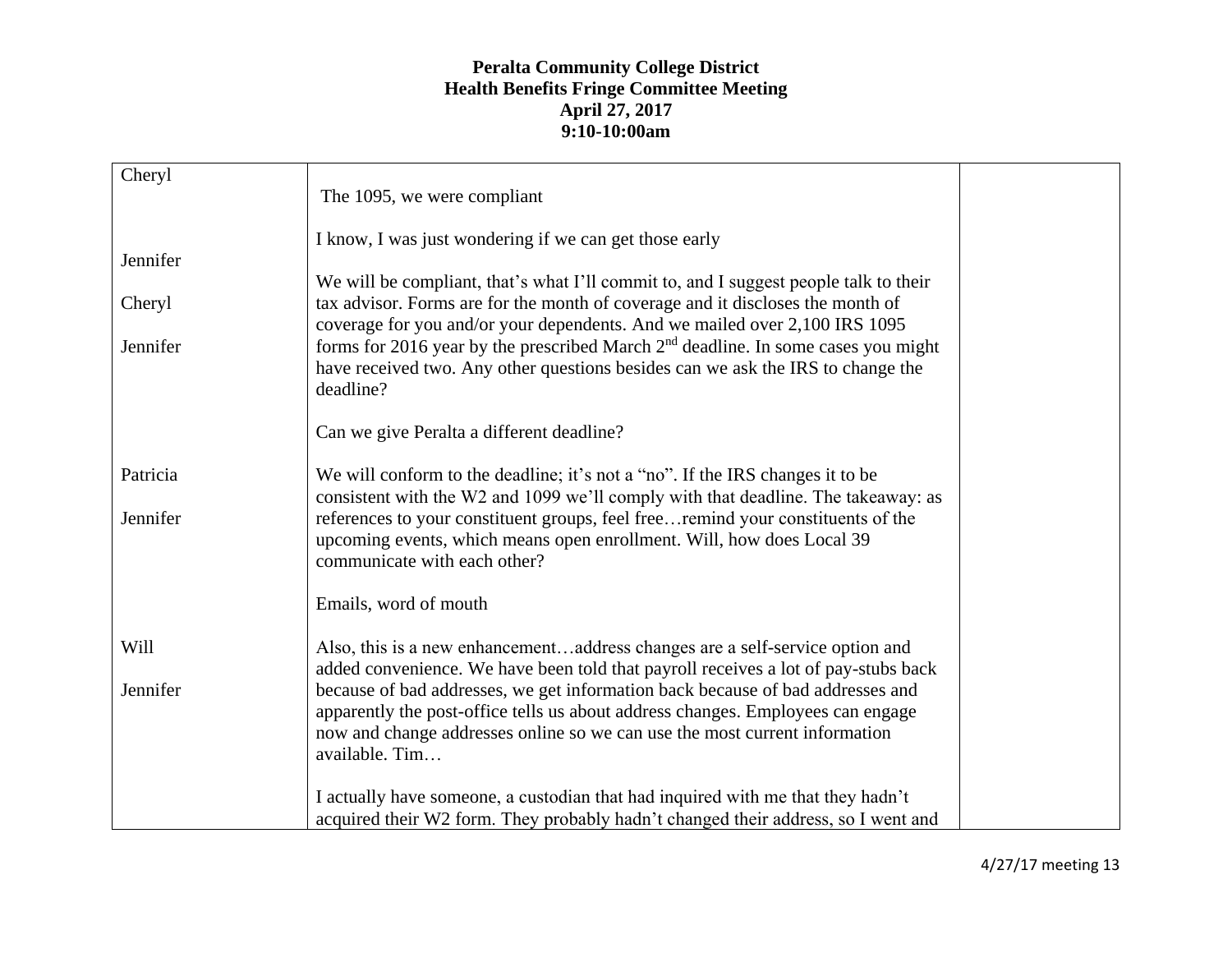|          | got it from payroll. There should be a way for payroll to be able to reach people        |  |
|----------|------------------------------------------------------------------------------------------|--|
| Tim      | because they might have a W2 sitting in a drawer there somewhereare they trying          |  |
|          | emails, phone callsdo you know?                                                          |  |
|          | No I don't know, but I can certainly make a note and maybe ask them to come to a         |  |
|          | meeting. It's not really a benefits issue, but I can bring it up. Where is the employee  |  |
|          | accountability though? Some things are available online, I don't know if the W2s are     |  |
| Jennifer | available online, they might be and there would be no reason for them to come and        |  |
|          | pick them up.                                                                            |  |
|          | The benefits office is available to attend meetings with your constituent groups just    |  |
|          | send us an invite. So if you have a meeting or you want us to be in a meetingwe'll       |  |
|          | be more than happy to accommodate,, just give us some timeframes.so since the            |  |
|          | only other topic we haven't talked about has to do with retiree emails, I'm going to     |  |
|          | defer that because I think IT department should be here to address the issue. So far     |  |
|          | what we've done is submitted a project proposal to prioritize post-employment            |  |
|          | access to the Peralta emailit's part of the consideration as they develop the other      |  |
|          | technology featuresthe transition is going on, I'm on page 8. Issues that they           |  |
|          | brought up are issue of security for people who no longer actively work at the           |  |
|          | district. Where does the transition fit into the priority of other IT initiatives? If we |  |
|          | we're to use the self-service option or allow retirees to use a non Peralta email        |  |
|          | address? How easy is it for retirees to change their address? and who maintains          |  |
|          | the information? There must be a good reason why the IT people aren't here but they      |  |
|          | are committed and share the vision of establishing a protocol of technology and          |  |
|          | communications to ensure that mutual outcomes are met, where there is some way           |  |
|          | that we can communicate with retirees. The issue with the list serve we use is not       |  |
|          | connected to any employeeif you retire and your name become Donald Duck, I'll            |  |
|          | add that name to a list of 200 other names but I don't know who Donald Duck's real       |  |
|          | name is and cannot tell which medical plan they are on. Part of being effective in       |  |
|          | communicating and reaching your audienceyou want to know you're reaching the             |  |
|          | right people                                                                             |  |
|          |                                                                                          |  |
|          |                                                                                          |  |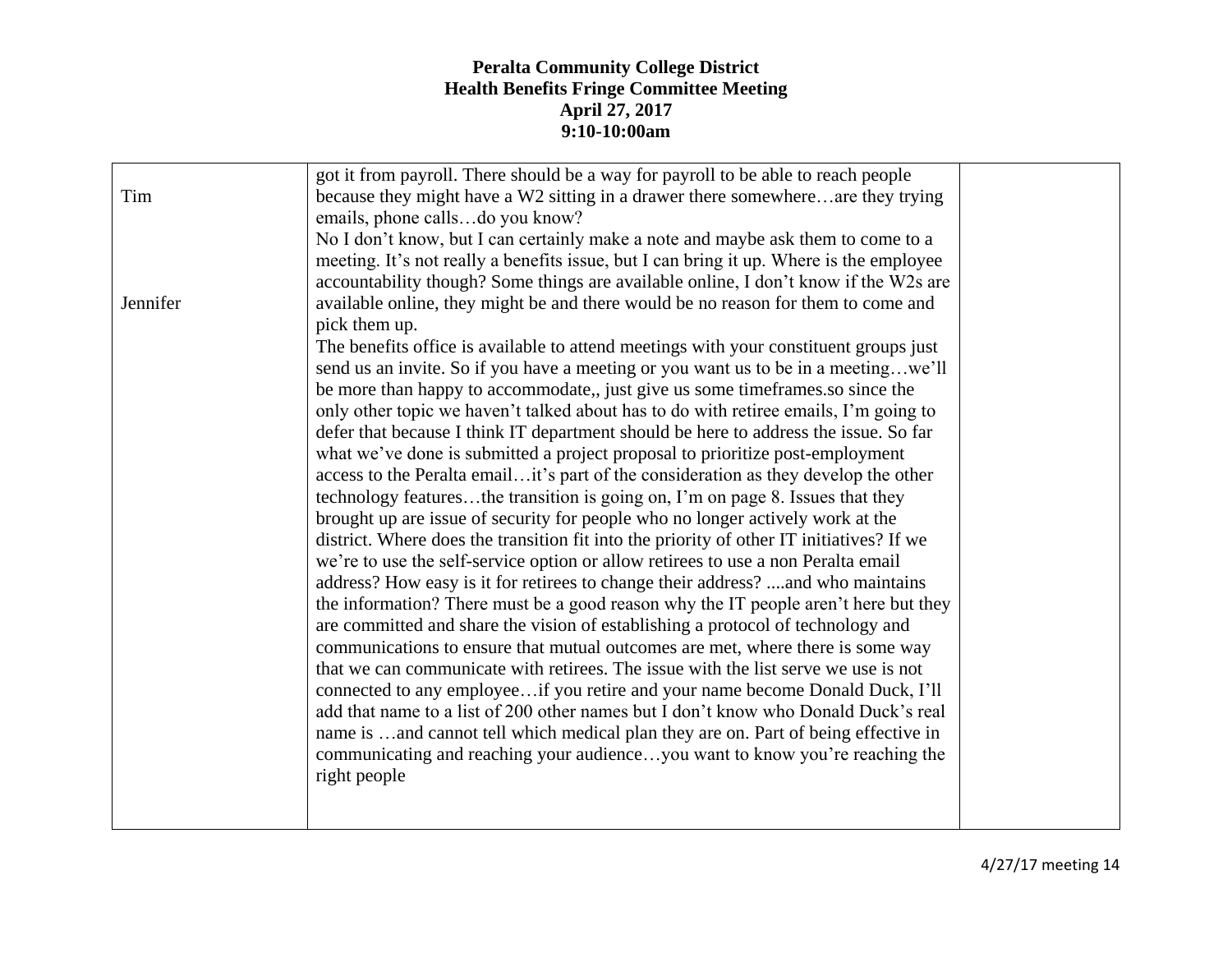| Patricia | I think PRO wants to be able to send out information through the District's<br><b>Announcement</b> listserve.                                                                                                                                                                                                                                                                                                                                                                                                                                                                                                                                                                                                                                                                                                       |  |
|----------|---------------------------------------------------------------------------------------------------------------------------------------------------------------------------------------------------------------------------------------------------------------------------------------------------------------------------------------------------------------------------------------------------------------------------------------------------------------------------------------------------------------------------------------------------------------------------------------------------------------------------------------------------------------------------------------------------------------------------------------------------------------------------------------------------------------------|--|
| Rick     | Do we have phone number and addresses savedsay I'm a retiree, don't you have<br>that person's address some place?                                                                                                                                                                                                                                                                                                                                                                                                                                                                                                                                                                                                                                                                                                   |  |
| Jennifer | I have their address but not their email address                                                                                                                                                                                                                                                                                                                                                                                                                                                                                                                                                                                                                                                                                                                                                                    |  |
| Rick     | Can't in that same list you put another column and put their email?                                                                                                                                                                                                                                                                                                                                                                                                                                                                                                                                                                                                                                                                                                                                                 |  |
| Jennifer | That becomes maintenancewhy replicate if the district already has that<br>information, why are we creating a shadow system?                                                                                                                                                                                                                                                                                                                                                                                                                                                                                                                                                                                                                                                                                         |  |
| Rick     | Because if you wait for the district it's going to be another eight years. My<br>experience with IT is we are still waiting for something whose prowess still has<br>three years to go to automatically move our part-timers when they hit thirty equated<br>hours to a new step. And HR was doing it by hand three or four years ago, we signed<br>the agreement, we have a contract that says they will computerize and they haven't<br>done it yet. What happens with IT is that they promise things, and then they get hit<br>with a crisis like the student aid checks aren't going out to the studentsand all of a<br>sudden everything goes in the back burner and they have to do that. So I<br>thinkfrom my perspective, if you already have an address list for retireeswhy<br>don't we add emails to it? |  |
| Jennifer | What I'm saying Rick, is that what we have doesn't link the donald duck $(a)$ aol.com's<br>email alias to Rick Greenspan as Peralta affiliate, for example.                                                                                                                                                                                                                                                                                                                                                                                                                                                                                                                                                                                                                                                         |  |
| Rick     | But Rick Greenspan's address is  It's not Donald Duck's address. In other words,<br>if you look up Rick Greenspan you come up with my real address.                                                                                                                                                                                                                                                                                                                                                                                                                                                                                                                                                                                                                                                                 |  |
| Jennifer | And where do I look that up? In People Soft, which is maintained by IT                                                                                                                                                                                                                                                                                                                                                                                                                                                                                                                                                                                                                                                                                                                                              |  |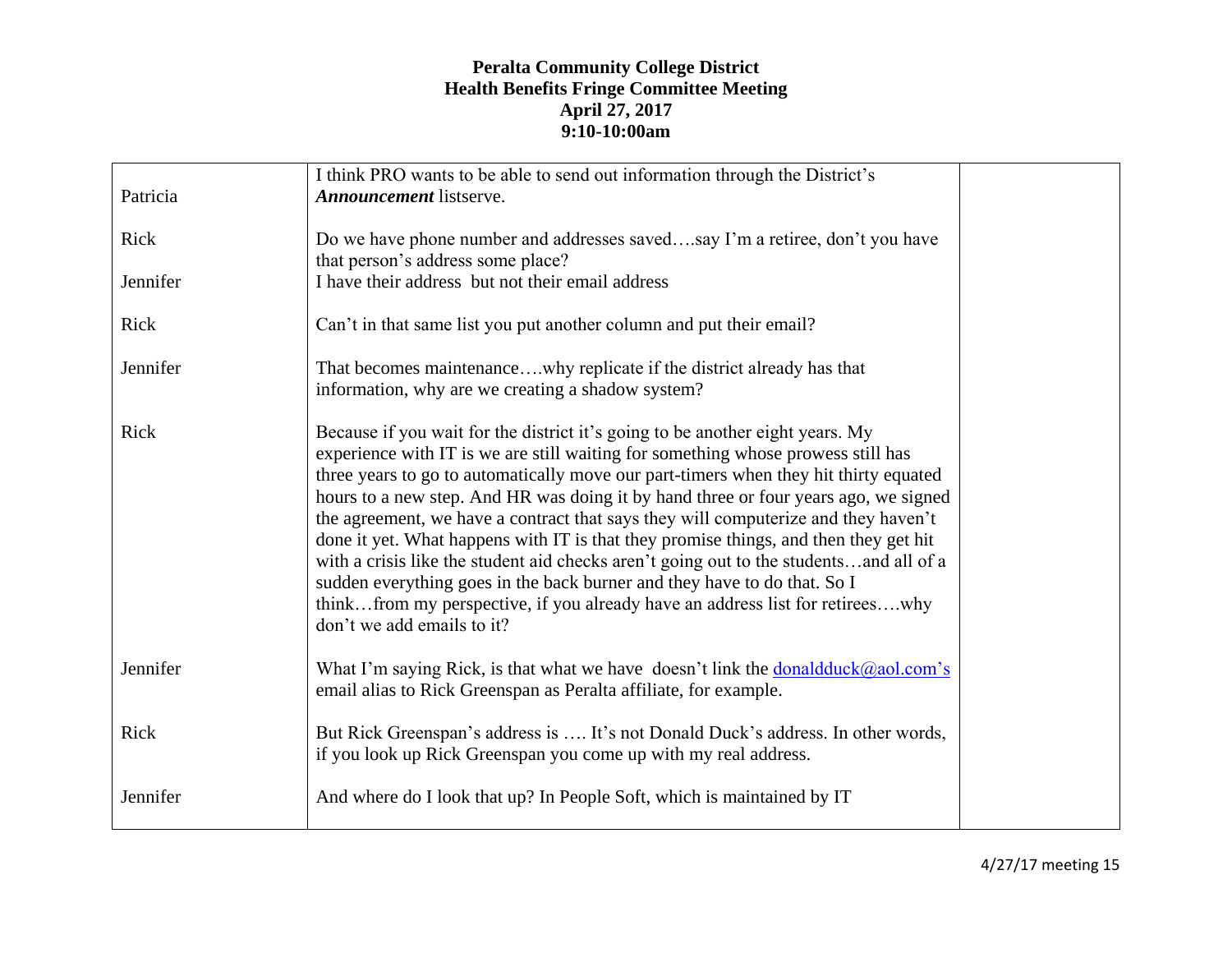| Rick     | So for retiree addresses you don't have an independentyou use it from People Soft                                                                                                                                                                           |
|----------|-------------------------------------------------------------------------------------------------------------------------------------------------------------------------------------------------------------------------------------------------------------|
| Jennifer | Exactly, to save data People can do a self-serve, so rather than have an<br>independent, which is good but the retirees should change their address themselves                                                                                              |
| Rick     | How do they change it through People Soft if they can't access it anymore since<br>they are out of Peralta?                                                                                                                                                 |
| Jennifer | That's one of the issues we are looking at, is transitioning. Oh, come in $-$ the<br>Chancellor of IT.                                                                                                                                                      |
| Patricia | Can you put a link on the benefits page that would allow us to put our personal<br>email                                                                                                                                                                    |
| Jennifer |                                                                                                                                                                                                                                                             |
|          | That will be considered but it's not a benefits issuewhen it comes to personal<br>information updates it's done in HR                                                                                                                                       |
| Rick     |                                                                                                                                                                                                                                                             |
|          | So if there's a retiree that's trying to get a medical reimbursement and they need to<br>get a form and they say you have the wrong address. How do you change their<br>address if it's in IT?                                                              |
| Jennifer |                                                                                                                                                                                                                                                             |
|          | There's a form that gets processed. A paper form goes to that retiree that gets back<br>to HR and they do the updates. It doesn't stop from getting the reimbursement, but<br>that is the process by which the change of address occurs. And that's not new |
| Rick     |                                                                                                                                                                                                                                                             |
|          | So you could put a link to that paper form and the person could fill it out and it<br>could get sent to wherever that paper form goes for an address change                                                                                                 |
| Jennifer |                                                                                                                                                                                                                                                             |
| Rick     | Or they could do it onlineit's all part of the thought process                                                                                                                                                                                              |

4/27/17 meeting 16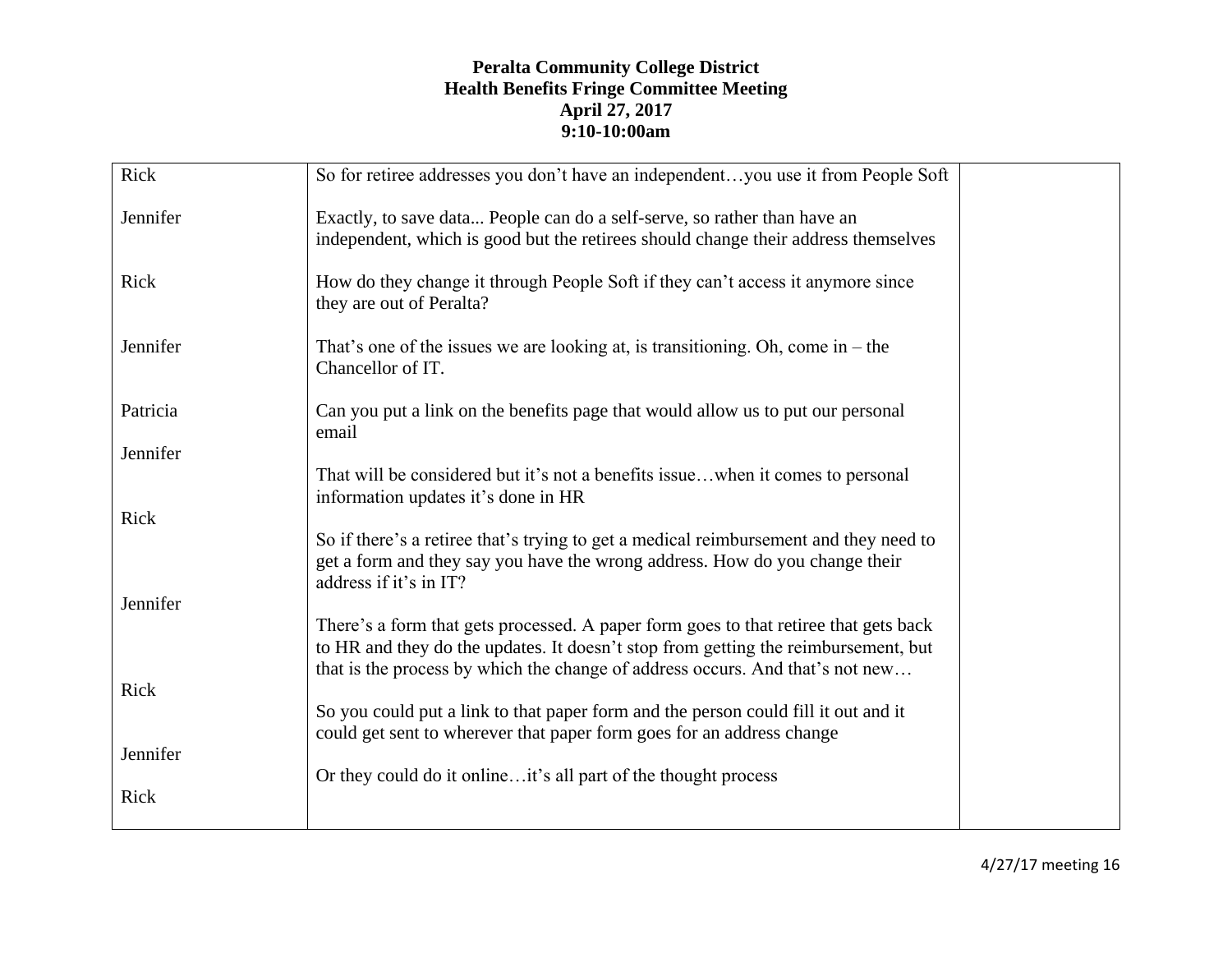|          | I thought they couldn't access Peralta online because they were retired. For those<br>people that can't you need a paper form to get their emails changed so have them<br>generate the paper form off the webpage and just print it out and put it in the stack                                                                                                                                                                                                                                                                                                                   |  |
|----------|-----------------------------------------------------------------------------------------------------------------------------------------------------------------------------------------------------------------------------------------------------------------------------------------------------------------------------------------------------------------------------------------------------------------------------------------------------------------------------------------------------------------------------------------------------------------------------------|--|
| Jennifer | with the address changes                                                                                                                                                                                                                                                                                                                                                                                                                                                                                                                                                          |  |
| Rick     | Do you know that it's not there? Because if I had the technology I would probably<br>show you<br>There is an address change form, it's on the HR website. Or they fill it out online<br>and send it back, but the issue I want to be clear about is. The issue you brought out<br>about W2s is a payroll issue. The address change form and address update are HR<br>issues. On the email side I'm working to make sure we can still communicate with<br>those who have post-employment benefits. But it's not an isolated project. I'm<br>advocating but I have to work with IT. |  |
| Jennifer | And once they get the proper email addressand I have a form                                                                                                                                                                                                                                                                                                                                                                                                                                                                                                                       |  |
| Rick     | You're asking the benefits officeit goes to HR                                                                                                                                                                                                                                                                                                                                                                                                                                                                                                                                    |  |
| Jennifer | If you give it to HR, is HR going to put my non-Peralta email into that system so<br>that you can access it?                                                                                                                                                                                                                                                                                                                                                                                                                                                                      |  |
| Rick     | Whatever the address is you provide                                                                                                                                                                                                                                                                                                                                                                                                                                                                                                                                               |  |
| Jennifer | Then you can access it?                                                                                                                                                                                                                                                                                                                                                                                                                                                                                                                                                           |  |
| Rick     | The answer is yes                                                                                                                                                                                                                                                                                                                                                                                                                                                                                                                                                                 |  |
| Jennifer | How do people check if the address or email is correct?                                                                                                                                                                                                                                                                                                                                                                                                                                                                                                                           |  |
| Patricia | Working progress, it needs to be documented. Once the address is processed we get<br>a workflowNext meeting is when                                                                                                                                                                                                                                                                                                                                                                                                                                                               |  |

4/27/17 meeting 17